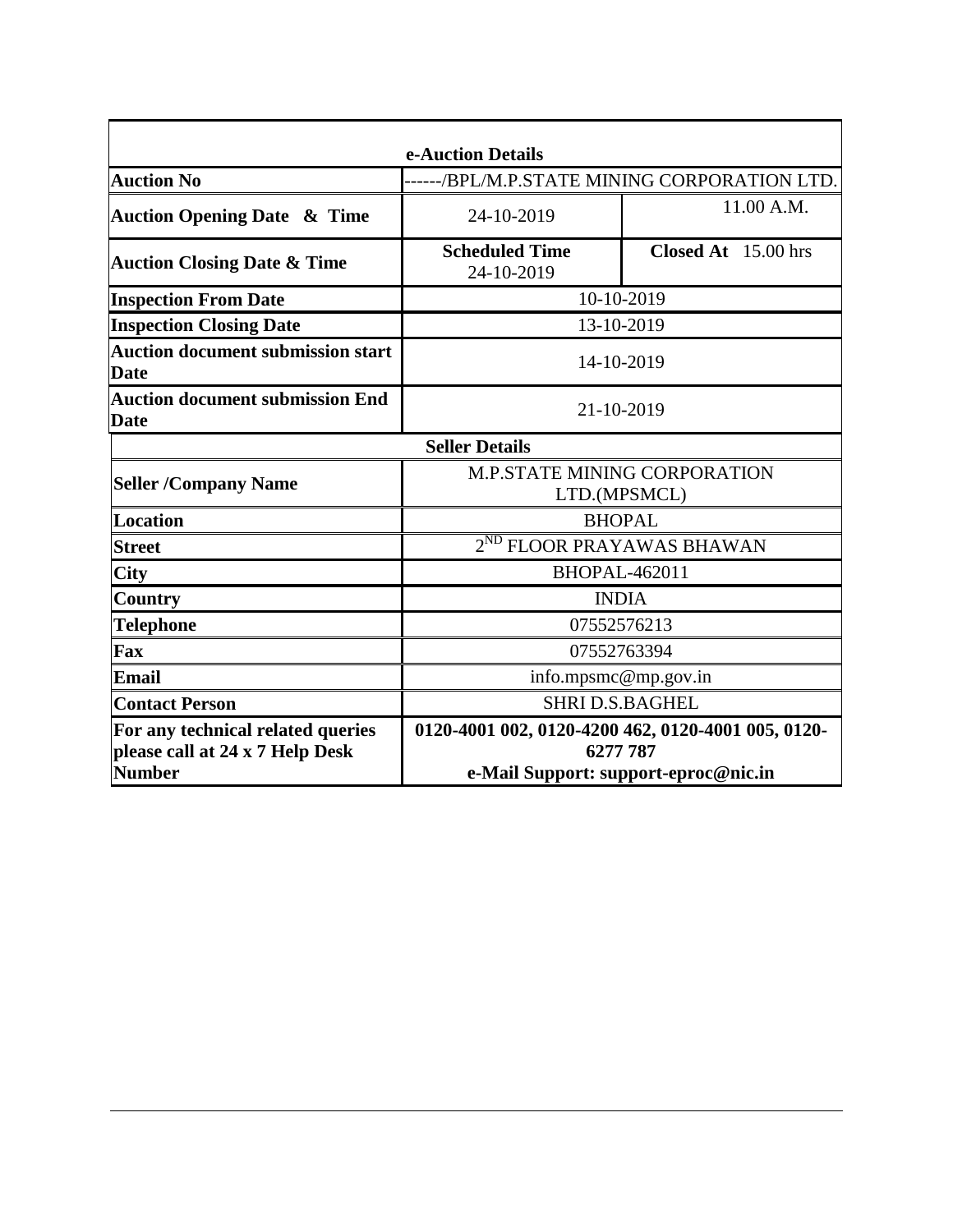| <b>LOT NAME</b>                             | <b>LOT DESCRIPTION</b>                                                                                                                                                                                                                                                                                                                                                                                                                                                                                            | <b>QUANTITY</b> | <b>GST</b>    | <b>LOCATION</b>                                          |
|---------------------------------------------|-------------------------------------------------------------------------------------------------------------------------------------------------------------------------------------------------------------------------------------------------------------------------------------------------------------------------------------------------------------------------------------------------------------------------------------------------------------------------------------------------------------------|-----------------|---------------|----------------------------------------------------------|
| <b>LOT Name:</b><br>Pyrophyllite<br>mineral | Pyrophyllite mineral<br>on As Is Where Is basis.<br>Monthly lifting schedule<br>will be 1500 MT per month<br>which may be altered at the<br>discretion of MPSMCL<br>Note : The price quoted<br>shall be exclusive of any<br>taxes & Duties which may<br>be payable by the $H1$ (18000MT/Year).<br>bidder i.e. offer price should<br>be at or above the Starting<br>price fixed by MPSMCL<br>and exclusive of royalty,<br>, GST, RRDT,<br>Cess<br>Loading charges<br>and<br>interest etc. if<br>any<br>applicable. | 36000 M.T.      | As Applicable | Kari Mines,<br>Distt.<br>Tikamgarh,<br>Madhya<br>Pradesh |

(Complete e-auction document is available on e-auction website **[https://eauction.gov.in](https://eauction.gov.in/)** Corrigendum, if any, shall be available on https://eauction.gov.in or https://mpsmc.gov.in Website.

# **Time Schedule and Key details of the e-auction**

| SI.                         | <b>Particulars of Auction</b>         | <b>Date and Time</b>       |
|-----------------------------|---------------------------------------|----------------------------|
|                             | e-Auction Published Date              | 09-10-2019                 |
| $\mathcal{D}_{\mathcal{L}}$ | <b>Document Submission Start Date</b> | 16-10-2019                 |
| 3                           | Document Submission End Date          | 21-10-2019                 |
|                             | <b>Approval Start Date</b>            | 22-10-2019                 |
|                             | <b>Approval End Date</b>              | 22-10-2019                 |
| 6                           | <b>Auction Start Date</b>             | 24-10-2019 11:00 A.M.      |
|                             | <b>Auction End Date</b>               | 24-10-2019<br>$03:00$ P.M. |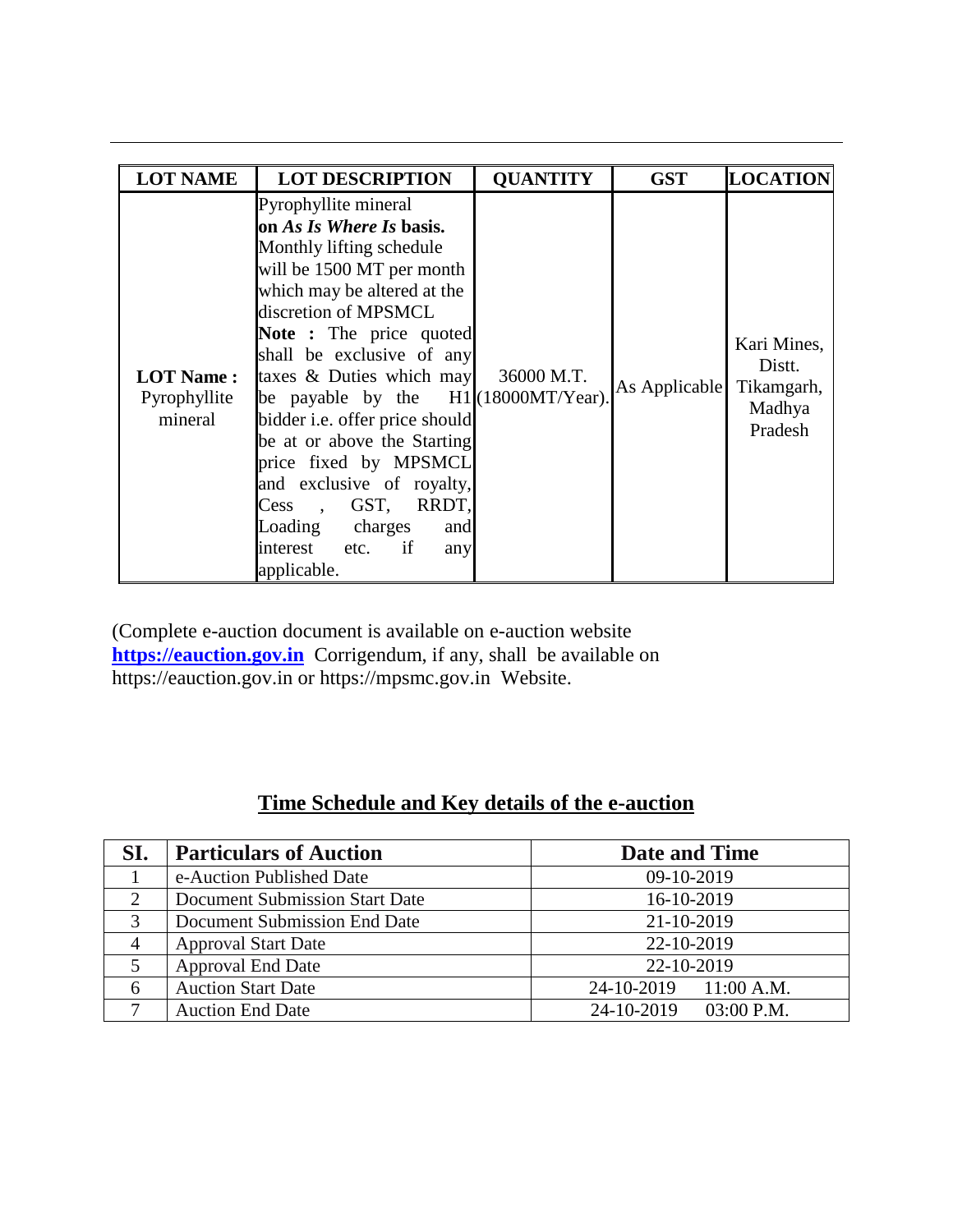# **SPECIAL TERMS & CONDITION**

- Forward-Auction document consisting of qualification information and eligibility criteria of bidders, specifications and the set of terms and conditions of the contract to be complied by the bidder, is publicly visible in the website https://eauction.gov.in and the intending bidder can download the documents free of cost from the website.
- Total turnover should not be less than 1.00 Cr. (One Crore) in any of the last three years as per the audited balance sheet i e F Y 2015-16, 2016-17 & 2017-18.
- Copy of audited balance sheet for the FY 2015-16, 2016-17  $& 2017-18$  shall be made available to the M. P. State Mining Corporation Ltd. Block 1, Floor 2A, Paryavas Bhavan, Jail Road, Arera Hills, Bhopal- 462011 on or before **21.10.2019** through Registered post or e-mail to info.mpsmc@mp.gov.in
- Pre-Bid EMD **Rs. 25 lakh** is to be submitted on or before dtd **21.10.2019** with MPSMC ltd.
- The price quoted by the parties shall be exclusive of taxes and duties which may be payable by the H-1 bidder i.e. offered bid price should be above the Reserve/Starting price as fixed by MPSMCL and must be exclusive of Royalty, Cess, GST, RRDT, loading charges and interest if any applicable etc.
- E-auction shall be held only amongst bidders who have submitted Documents regarding eligibility criteria with MPSMCL and are declared eligible by MPSMCL and have deposited PRE-BID EMD with MPSMCL Bhopal.

# **PRE-BID-REQUIREMENT:-**

**(i) FOR PARTICIPATION IN THIS AUCTION BUYERS MUST SUBMIT A PRE-BID EMD OF RS. 25,00,000 (Twenty Five Lakh) which shall be deposited by way of DD drawn in favour of "THE MADHYA PRADESH STATE MINING CORPORATION LIMITED" payable at Bhopal. The bidders shall also have the option of making e-Payment through NEFT/RTGS.** 

**The bank details of M/s MPSMCL are:**

**" THE MADHYA PRADESH STATE MINING CORPORATION LIMITED"** payable at Bhopal Dist. Bhopal

**A/C Name - The Madhya Pradesh State Mining Corporation Ltd.**

**Bank Name- I D B I BANK**

**A/c No.- 030104000246262**

**IFSC Code- IBKL0000030**

 **(ii) PRE-BID EMD DEPOSITED AFTER DUE DATE WILL NOT BE ACCEPTED. ONLY THOSE BUYERS WHO SUBMIT THE PRE-BID EMD on or before 21.10.2019 WILL BE ALLOWED TO PARTICIPATE IN THIS E-AUCTION.THE ORIGINAL DEMAND DRAFT OR DETAIL OF ON LINE PAYMENT SHOULD REACH ON OR BEFORE DATED 21.10.2019.**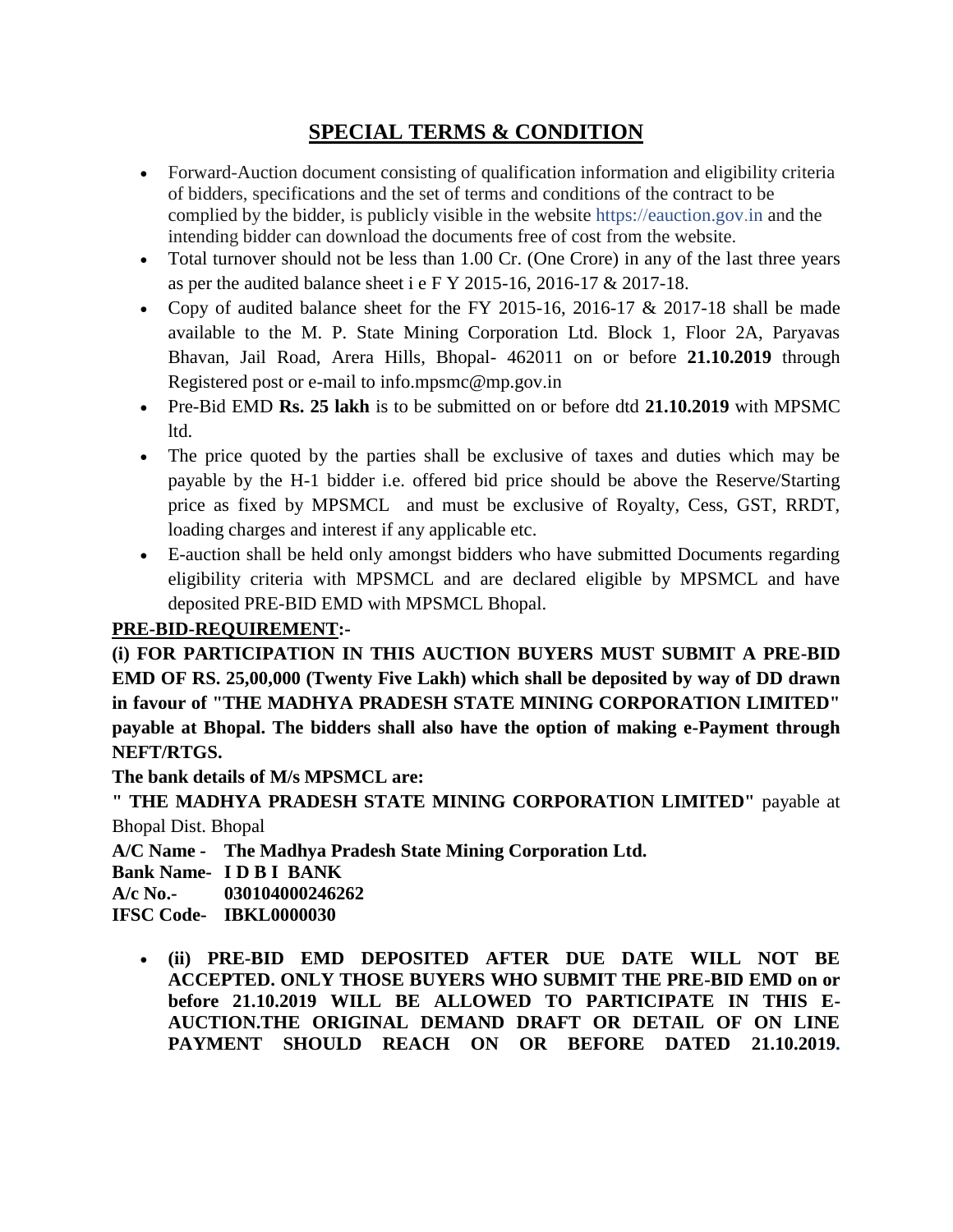# **SPECIAL TERMS & CONDITIONS OF e-Auction [FOR SALE OF](http://mstcindia.co.in/AttachLotPhoto/Lot_Photo/Photo_15-16_1195_1471752.htm)  ["Pyrophyllite Mineral" Lying a](http://mstcindia.co.in/AttachLotPhoto/Lot_Photo/Photo_15-16_1195_1471752.htm)t Kari, Distt. Tikamgarh (M.P.)**

**THE e-AUCTION SALE IS GOVERNED BY THE GENERAL TERMS & CONDITIONS (GTC), BUYER SPECIFIC TERMS & CONDITIONS (BSTC) AND SPECIAL TERMS & CONDITIONS (STC) OF THE e-AUCTION. IN CASE OF ANY CONFLICT OR DIFFERENCES AMONG ANY PROVISIONS OF GTC, BSTC & STC, THE PROVISIONS OF STC WILL PREVAIL OVER OTHERS IN THE PARTICULAR e-AUCTION.**

### **I. Bidding related details are mentioned in the table below:**

| e-Auction Details       |                                                                                                                                                                                       |  |  |
|-------------------------|---------------------------------------------------------------------------------------------------------------------------------------------------------------------------------------|--|--|
|                         | Product Description    Pyrophyllite mineral Available at MPSMCL Kari Mines "On as is                                                                                                  |  |  |
|                         | where is basis"                                                                                                                                                                       |  |  |
| e-auction Date          | 24.10.2019                                                                                                                                                                            |  |  |
| e-auction Time          | 11:00 A.M. to 3:00 P.M.                                                                                                                                                               |  |  |
| <b>Supply period</b>    | 2(Two) Years                                                                                                                                                                          |  |  |
| e-auction Quantity      | <b>Pyrophyllite Mineral</b> $-$ 36000 MT. (Each Year 18000 MT) As<br>Produced. Monthly lifting schedule will be 1500 MT per month which<br>may be altered at the discretion of MPSMCL |  |  |
| <b>Starting Price</b>   | <b>Pyrophyllite Mineral</b><br>- Rs. 1125/- Per Metric Tonne (Exclusive of<br>Royalty and Taxes Etc.)                                                                                 |  |  |
| <b>Pre-Bid EMD</b>      | Rs. 25 Lakh                                                                                                                                                                           |  |  |
| III.                    | 1) The successful bidder will have to lift 36000 MT as Produced within                                                                                                                |  |  |
|                         | Two year of issue of work order. Monthly lifting schedule will be 1500                                                                                                                |  |  |
| <b>Payment Schedule</b> | MT per month /at the discretion of MPSMCL.                                                                                                                                            |  |  |
|                         | (2) The successful bidder shall have to deposit advance payment                                                                                                                       |  |  |
|                         | against monthly lifting quantity by 25th day of preceding month. No                                                                                                                   |  |  |
|                         | piece meal payment will be accepted.                                                                                                                                                  |  |  |
|                         | 3) On receipt of such payment, The MPSMCL shall issue Release                                                                                                                         |  |  |
|                         | Order for the quantity for which the payment has been made.                                                                                                                           |  |  |
|                         | 4) Buyer will mandatorily ensure lifting of entire allotted material                                                                                                                  |  |  |
|                         | for the month within that month only to avoid forfeiture of                                                                                                                           |  |  |
|                         | Performance Guarantee.                                                                                                                                                                |  |  |
|                         | 5) No RO will be released for material for which payment has not                                                                                                                      |  |  |
|                         | been received.                                                                                                                                                                        |  |  |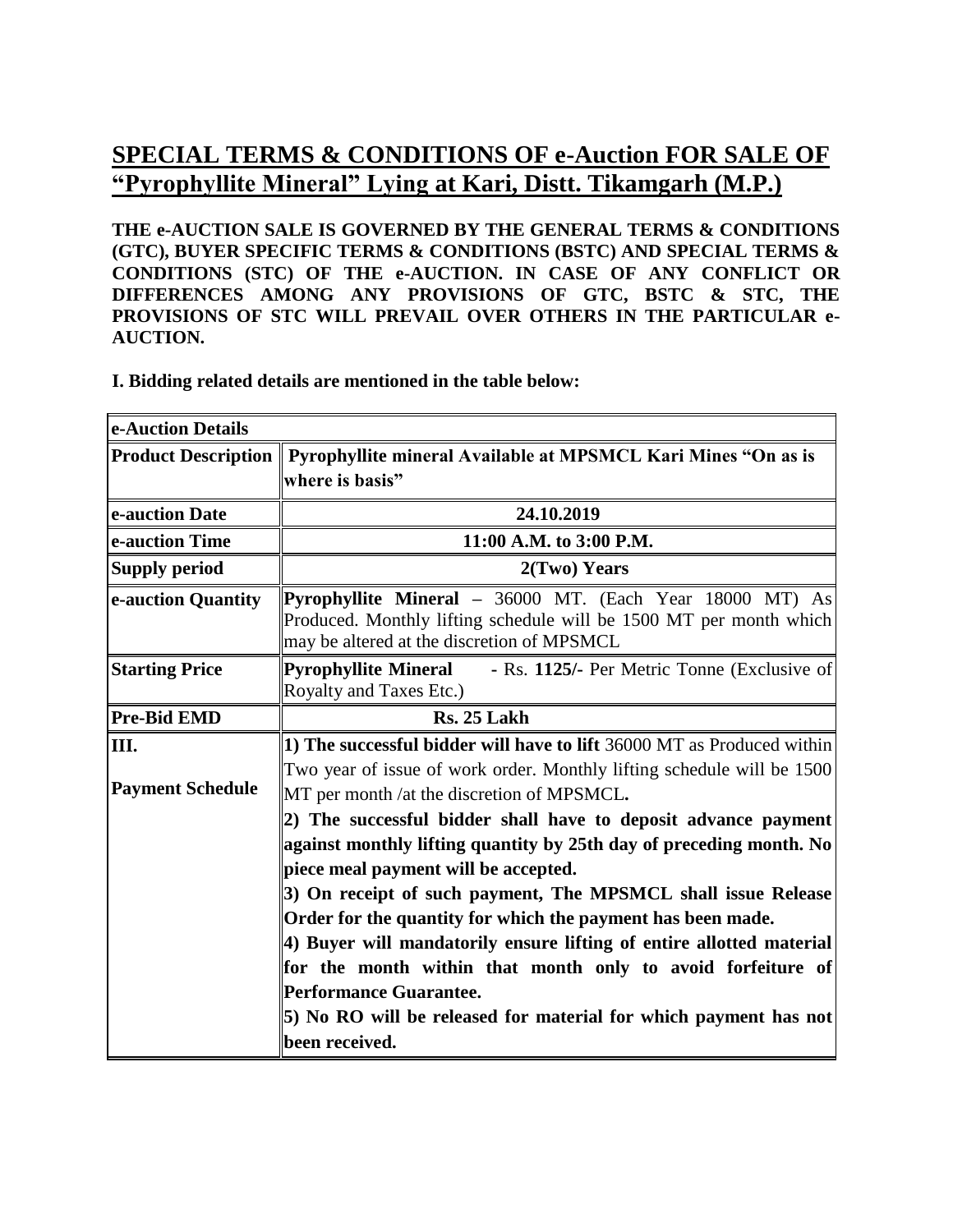**IV. All the bid offers received in the e-Auction will be valid till the issuance of Sale Intimation Letter or 15 days whichever is later.**

**THE TERMS & CONDITIONS INCLUDING THE LIST OF MATERIAL APPEARING ON THE DATE OF E-AUCTION IS FINAL AND BINDING ON THE PARTICIPANT BIDDERS. THE SAME MAY PLEASE BE DOWNLOADED FOR ANY FURTHER REFERENCE.**

**1. The M.P.STATE MINING CORPORATION LTD. BHOPAL (Contact Person : Shri D.S. Baghel Sr. Dy. General Manager (Geology) Contact No. - 07552576213 & Shri Nagendra Singh, Manager (Mines) Kari, Mob.9425437094, PH. 0755-2763391/92, FAX No. 0755-2763394 and 07683-244308,. MPSMCL, the Owner/Seller, will be hereinafter referred to as PRINCIPAL.** 

**and MPSEDC Ltd./NIC , the Selling Agent of the PRINCIPAL, having its office at Bhopal will be hereinafter referred to as NIC (Contact Person : Smt. Avantika Verma Nodal Officer MP e tenders, PH.0755-2518500, . Wherever the word buyer is indicated, it will be referred to as successful bidder.**

**2.1. The General Terms & Conditions (GTC) displayed on the e-Auction Website of MPSEDC/NIC shall be constructed to be an integral part of the offer and the Bidder may like to download the same for their record. However, in case of any conflict between the STC and GTC, the STC shall prevail.**

**2.2. Documents regarding eligibility criteria shall be sent by the bidder directly to MPSMCL. MPSMCL shall examine the documents and intimate MPSEDC/ NIC regarding their fulfillment of eligibility criteria. MPSEDC/NIC shall permit only such bidders to participate in the e-auction who are found eligible by MPSMCL.**

**(3) MODE OF DESPATCH/LOADING CHARGES:**

**3.1 A. MODE OF DESPATCH:-The material will be for dispatches through road only by trucks/tippers from Kari Pyrophyllite Mines, Kari, Distt. Tikamgarh.**

**B. LOADING CHARGES: - Loading and Transportation to be arranged by successful bidder and entire expenses in this regard are to be borne by them.**

**3.2 Bidders/Buyers will be permitted to visit the Pyrophyllite Mines, Kari except on holidays, during the working hours of all working days between 8:00 AM to 3:00 PM. However Stock Material shall be available for pre-bid inspection from date of eauction notice till the day preceding the auction date.** 

**(4) Bidding Process:**

**4.1 The registered Bidders shall be required to record their acceptance, after login, of the Terms & Conditions of the e-Auction before participation in the actual Bidding Process.**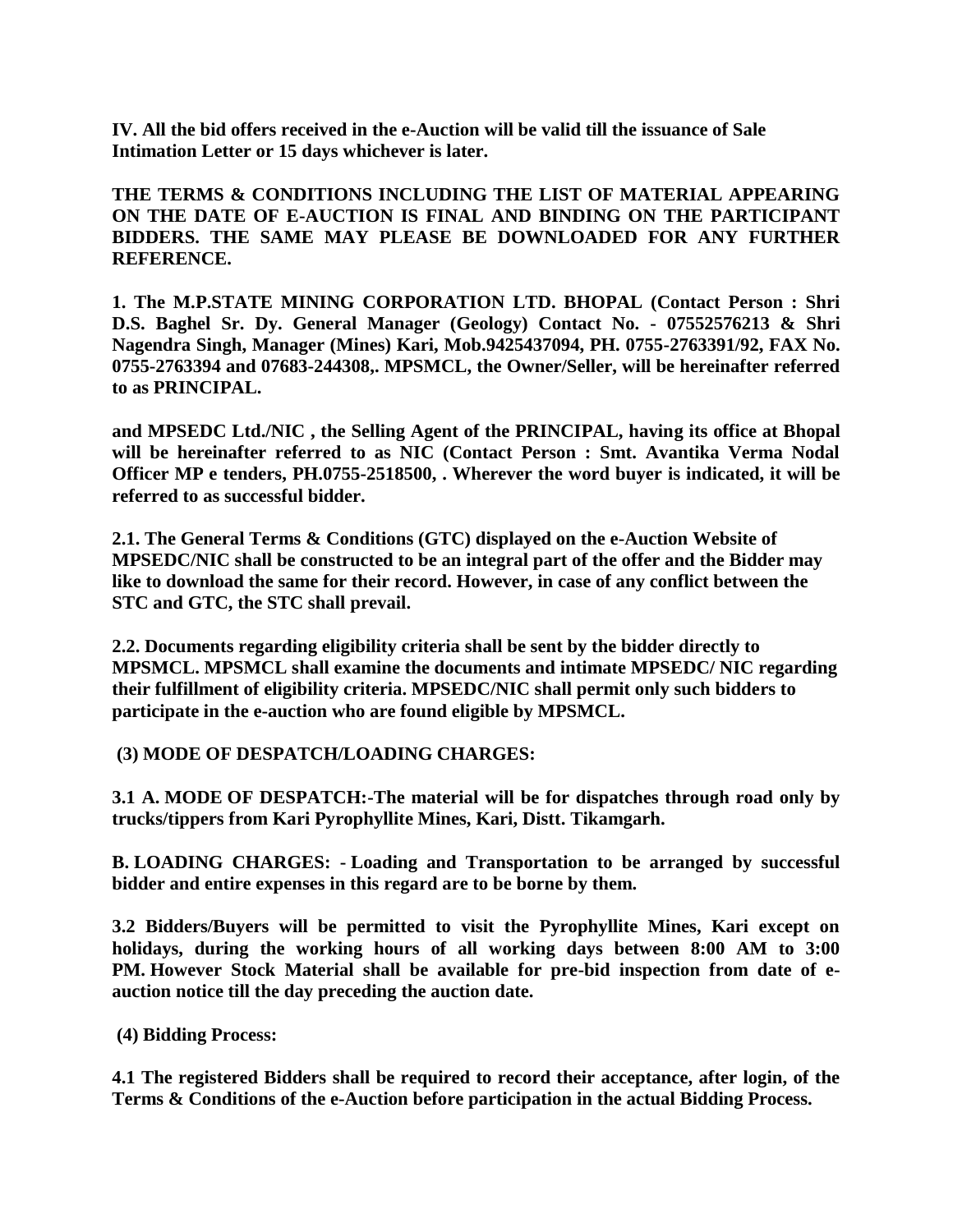**4.2 Before participating in e-Auction, bidders are required to satisfy themselves with the quality of Pyrophyllite mineral being offered for sale.** 

**4.3 The Bidders while bidding shall quote their "Bid Price" at or above the Starting price PMT of Pyrophyllite mineral in Indian Rupee as base price on Ex-Kari Mines basis, Exclusive of Royalty, Loading Charges, NMET, DMF, Forest Fee, Cess, RRDT, GST and interest etc. if any applicable.**

**4.4 Tax/GST/Royalty, NMET, DMF, Forest Fee, RRDT, and other applicable taxes, if any shall be charged extra as applicable.** 

**4.5 The date, time and period of e-Auction as notified in advance including closing time on portal of M/s. MPSEDC/NIC Limited shall be adhered to except in the event of force majeure. However, the closing time of e-Auction will be automatically extended up to last Bid time, plus 10 minutes, so that opportunity is given to other Bidders for making an improved Bid.**

**4.6 The Starting price of this e-Auction shall be Rs.1125/- PMT for Pyrophyllite mineral shall be awarded to H-1 bidder at the time of closure of the auction subject to approval from MPSMCL. Bidders shall be free to bid at or above the reserve price. Further the bidder shall offer successive bids (PMT) in the increment of Rs.1/- (Rupees One only) during the normal e-Auction period and the extended period.**

#### **4.7 ADDITIONAL INFORMATION:-**

**I. On receipt of more than one offers, highest bid shall be accepted.**

**II. If only one bid is received in the first invitation and offered price is 10% or more over and above the reserve price, then it may be sanctioned. If such single bid offers less than that or in an event of receipt of no offer, new bids will be invited.** 

**III. Even if single bid is received in the second invitation for e- auction, equal to or above the reserved price, the same may be accepted.**

**IV. On failure of this invitation, reserved price of the mineral may be suitably revised. However MPSMCL reserves the right to revise any terms or conditions at any subsequent auction.** 

**(5) Post e-Auction Process:**

**5.1 The successful bidder will be intimated of acceptance of offer through e-mail by MPSMC Limited however, it will be the responsibility of the bidder to personally see and download the result displayed on website of MPSMCL. (www.mpsmcl.mp.gov.in)after close of e-Auction.**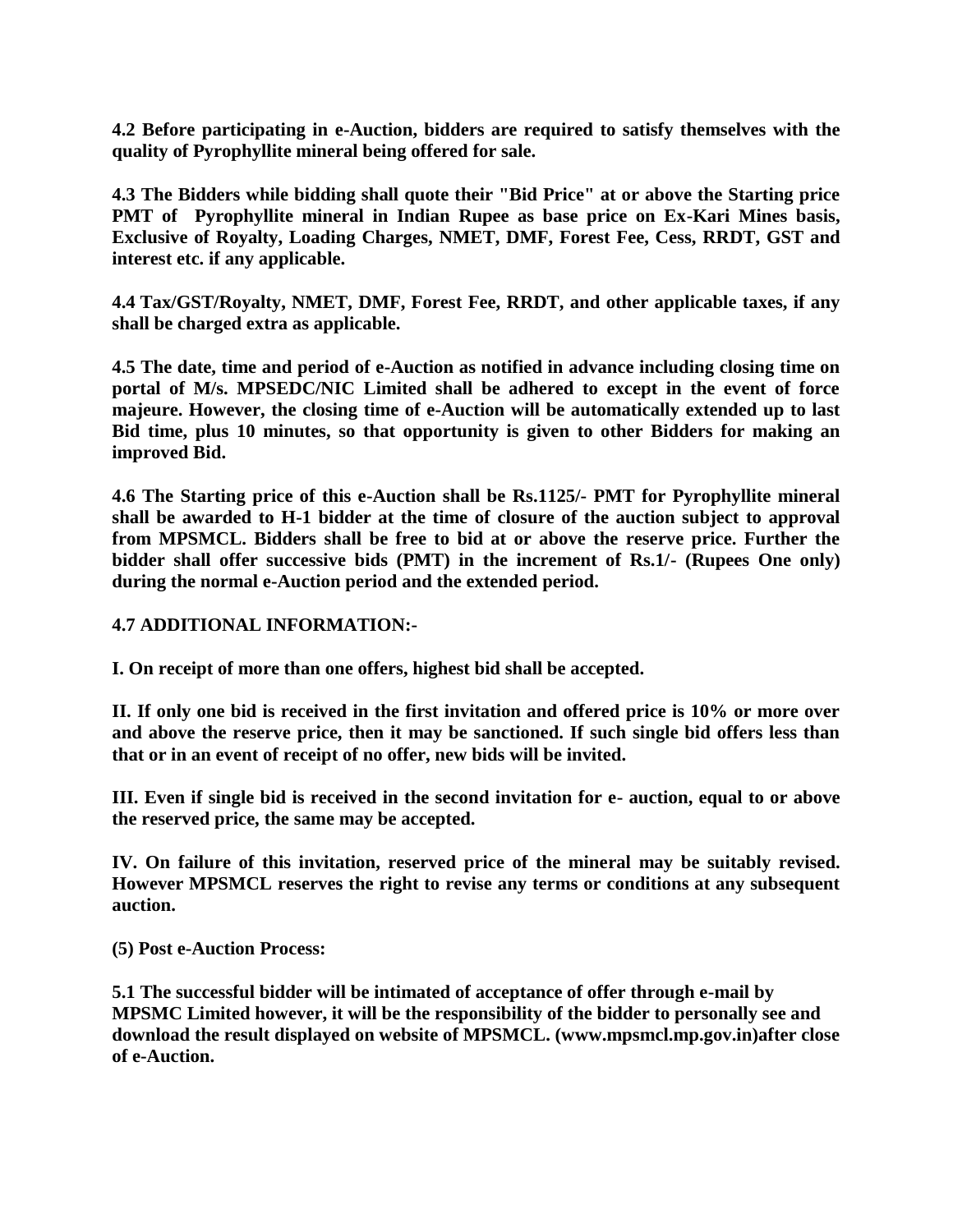**5.2 The successful bidders will be required to deposit value of quantity with MPSMCL strictly as per Clause 7 of the terms of payment after the intimation by MPSMCL.**

**5.3 The Pre-Bid EMD Rs. 25Lakhs (Twenty Five Lakh) shall not be treated as an adjustment towards material value.**

**5.4 Security Deposit will be 10% of Basic Sale Value, of 18000 MT mineral (One Year Quantity) at approved Bid Price. Security Deposit would be retained with MPSMCL and the same will be released without any interest, after the successful lifting of the entire material awarded and to the satisfaction of MPSMCL.**

**For this purpose, EMD deposited by successful Bidder shall be converted into Security Deposit and the remaining amount of Security Deposit shall be deposited by way of DD/ epayment in MPSMC account as per clause 6.3 with MPSMCL within 07 days of intimation by MPSMCL.**

**6 (i) The successful bidder will have to lift 36000 M.T. Pyrophyllite Mineral within two year of intimation of acceptance of bid to successful bidder by MPSMCL. Successful bidder will have to ensure lifting of 1500 MT per month as per monthly schedule. Although MPSMCL reserves the right to alter monthly schedule at any point of time.** 

**ii) The successful bidder will have to deposit advance payment against monthly lifting quantity by 25th day of preceding month. No piece meal payment will be accepted.** 

**iii) On receipt of such payment, MPSMCL shall issue Release Order for the quantity for which the payment has been made.** 

**iv) If production schedule from the mine is in variation with clause 6(i) for any particular month, intimation of the same will be given to the successful bidder by 20th day of preceding month.** 

**v) No RO will be released for material for which payment has not been received.** 

**6.2 Refund of Security Deposit: The Security Deposit would be refunded, on request of the successful bidder, only after completion of applicable lifting period and physical lifting of Pyrophyllite mineral after deducting for any loss or damages caused to MPSMCL's property, while lifting the Pyrophyllite mineral. However, in the event of default in performance by the bidder, the provision of forfeiture of the Security Deposit as stipulated in Clause 9 would be applicable and invoked by MPSMCL.**

**6.3 The Pyrophyllite mineral value as in clause 7.1 shall be deposited by way of DD drawn in favour of "THE MADHYA PRADESH STATE MINING CORPORATION LIMITED" payable at Bhopal. The buyers shall also have the option of making e-Payment through NEFT/RTGS.** 

**The bank details of M/s MPSMCL are:**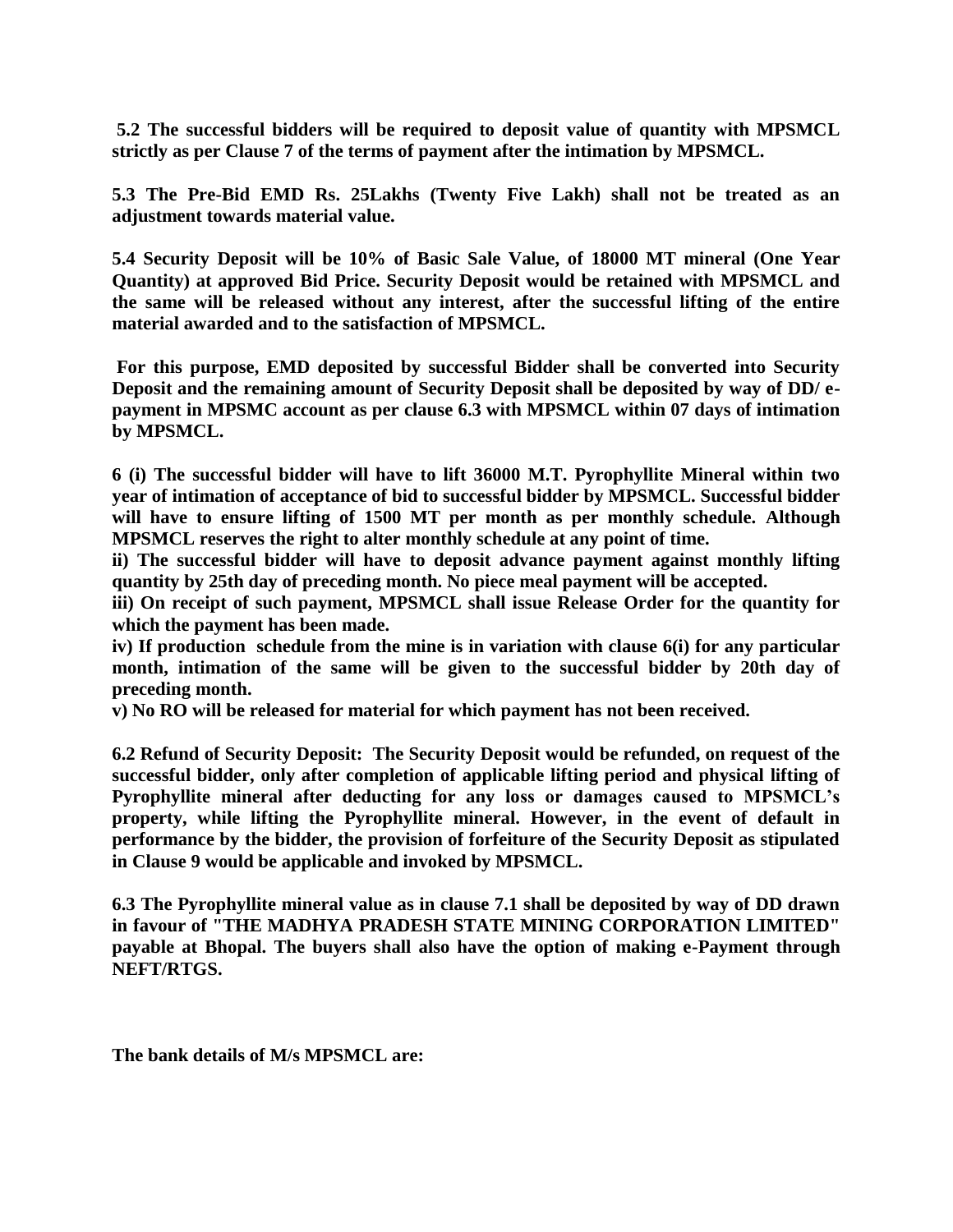**"THE MADHYA PRADESH STATE MINING CORPORATION LIMITED"** payable at Bhopal Dist. Bhopal

**A/C Name - The Madhya Pradesh State Mining Corporation Ltd. Bank Name- I D B I BANK A/c No.- 030104000246262 IFSC Code- IBKL0000030 (7) Procedure of Pyrophyllite mineral Delivery**

**7.1 The delivery period to complete the lifting of the entire bid quantity shall be 2 years from the date of intimation of acceptance of bid by MPSMCL.**

**7.2 MPSMCL shall issue separate Release Orders to the successful bidder after realization of payment. The Buyer has to submit the option through a Sale / Delivery Order mentioning the destination and the Release Order issued by MPSMCL would indicate the same accordingly.**

**7.3 It is the responsibility of the Bidder/Buyer to take delivery of the Pyrophyllite mineral from the mines, strictly adhering to the safety precautions and the provisions of Forest and Environment Protection Act. The loading of the Pyrophyllite mineral into the trucks arranged by the buyer's will be done at his own cost. Transportation of Pyrophyllite mineral to the buyer's premises shall be the sole responsibility of the buyer only, at their own cost and they shall fully ensure the safety rules as well as prevent any spillage causing pollution issues.**

**7.4 The Quality of the Pyrophyllite mineral will be determined as per the record of monthly production. The Quantity of the Pyrophyllite mineral for billing and all other purposes will be determined as per net weight recorded at a weigh-bridge authorised by Mines Manager of Kari Pyrophyllite mines or any other place as prescribed by MPSMCL.** 

**(8) Refund of EMD for Unsuccessful bidders: In case of unsuccessful bidders, pre-Bid EMD shall be refunded by MPSMCL after the e-Auction is over, on the bidder's request. The unsuccessful bidders need to mail their Bank account details for the same to MPSMCL No interest will be paid on EMD.**

**(9) Forfeiture of Security Deposit: The security deposit of the successful Bidder will be liable for forfeiture in the following cases:-**

**9.1 If the successful bidder does not lift the bid quantity within the stipulated period, the security deposit @ 10% of Approved Bid price per metric tonne for the unlifted quantity would be forfeited. The remaining amount shall be refunded to the successful bidder.**

**9.2 If the Buyer denies taking the material after issuance of Release Order within the stipulated period, security deposit @ 10% of Approved Bid price per metric tonne shall stand forfeited. The remaining amount shall be refunded to the successful Bidder.**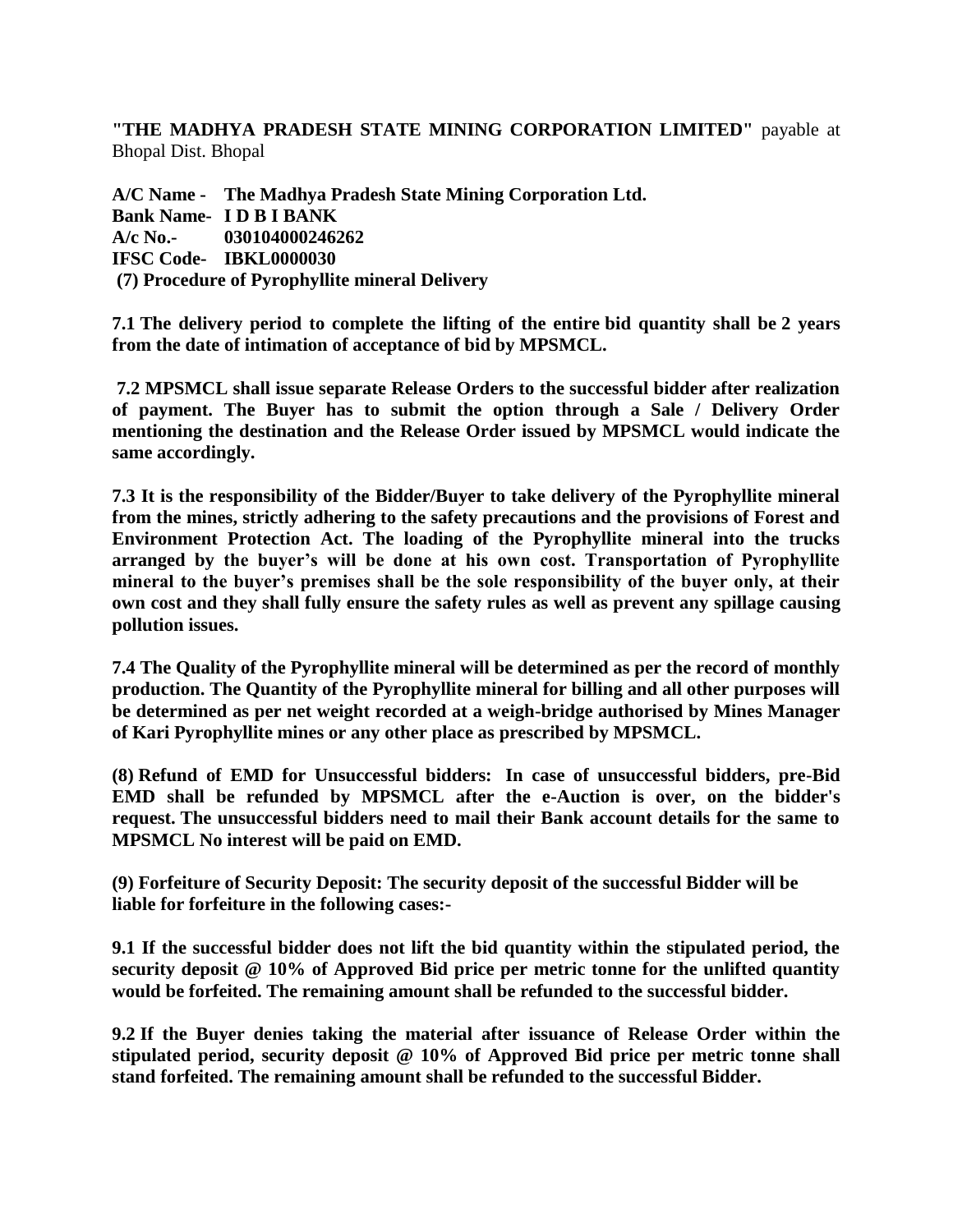# **(10) ROYALTY, TAXES, DUTIES AND CLEAN ENERGY CESS:**

**10.1 Royalty, NMET, DMF, RRDT, Forest Fee etc. will be extra as applicable from time to time as declared by Central Govt. /Statutory authorities.** 

**10.2 GST shall be charged extra as applicable.** 

**10.3 Any revision in duties, taxes, levies etc. by the Govt. shall be passed on to the buyers.**

### **(11) General Terms & Conditions:**

**11.1 Bidders must always ensure to keep their email address valid. In any case Buyers cannot be absolved from fulfilling the responsibility of compliance of any of the terms and conditions herein including payment terms due to non-receipt of emails from MPSMCL.**

**11.2 Bidders must be extremely careful to avoid any error in bidding (whether typographical or otherwise) and they are fully responsible to check and rectify their bid before submitting their Bid into the live-Auction floor by clicking the "Bid" button.**

**11.3 There is no provision for bidding in decimals. The Bidder shall be solely responsible for all consequences arising out of the bid submitted by them (including any wrongful bidding by them) and no complaint/representation will be entertained by MPSEDC/NIC Limited/ MPSMCL in this regard.**

**11.4 The decision of the Managing Director of MPSMCL in matters related to this e-Auction shall be final and binding on the bidders/Buyers.**

**11.5 Quantity mentioned in notice is only indicative and may undergo a change depending on factors like actual availability and production of Pyrophyllite mineral. The mineral shall be provided as and when produced. If there is any deviation from the expected production from mine as given in clause I of 'Special Terms and Conditions" of this document, the same will be intimated to the successful Bidder by 20th day of the preceding month.** 

**11.6 Notwithstanding anything contained in the e-Auction sale notice or advertisement issued as to description and particulars of material put up for sale, the sale of the Pyrophyllite mineral is on Ex-Kari Mines on "As Is Where Is" and no complaint basis only. MPSMCL Ltd do not give any assurance or guarantee that the material to be delivered will adhere to notice or advertisement or quality/ specification. No claim whatsoever shall be entertained on account of loss of weight due to moisture or on quality grounds. The bidder/buyer shall have to satisfy themselves regarding the quality of Pyrophyllite mineral and make their offer accordingly. No plea of misunderstanding or ignorance of conditions put forth subsequent to any confirmation of sale shall be accepted. The principle of "CAVEAT EMPTOR" (let the buyer be aware) will apply.**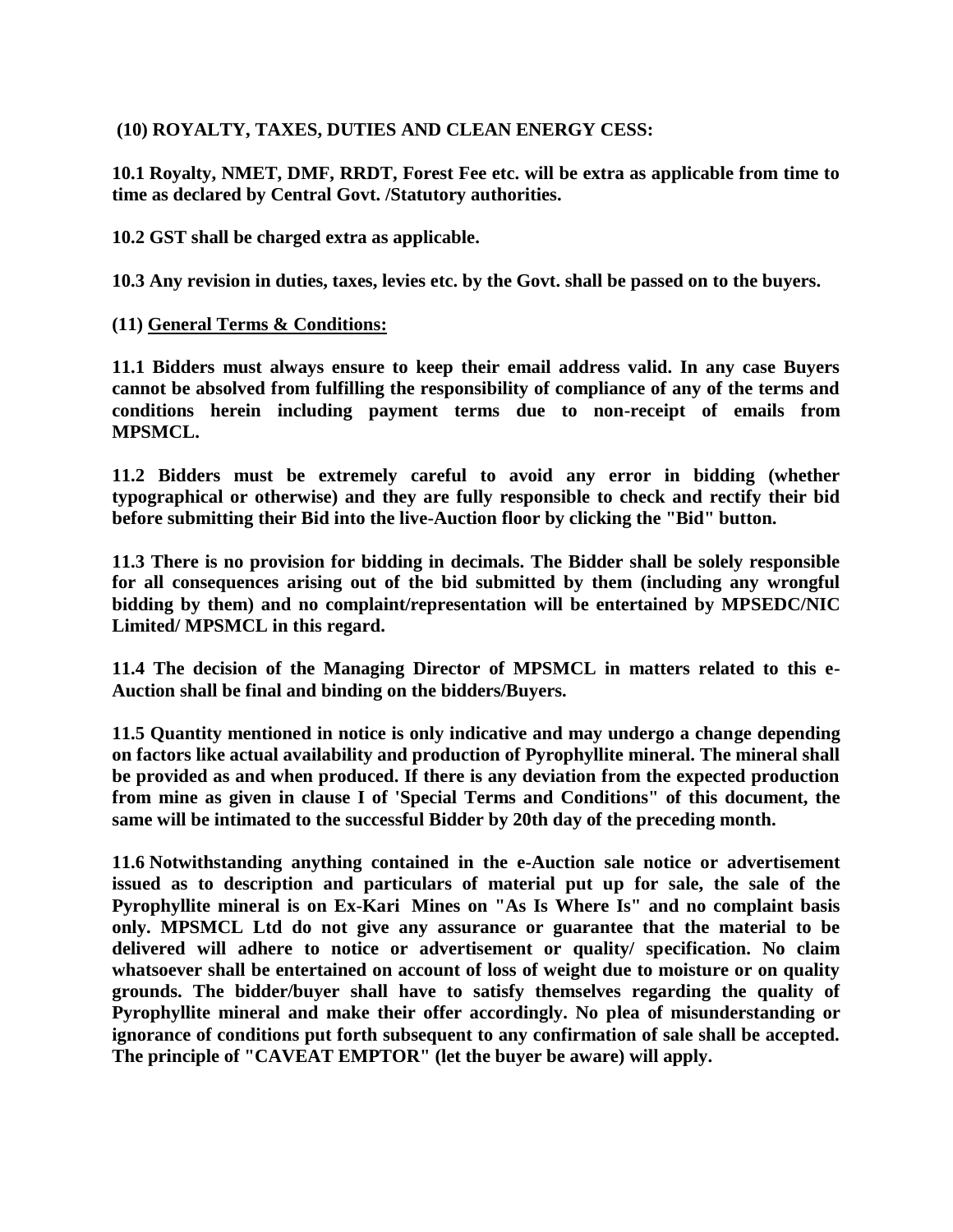**11.7 The dispatches are on Ex-Mines basis. Claims on Quality or Quantity beyond dispatch point shall not be entertained.**

**11.8 MPSMCL reserves the right to cancel the sale of Pyrophyllite mineral under this e-Auction at any stage at its sole discretion without assigning any reason thereof and no party shall have any right whatsoever to raise any claim in that regard on that count.**

**11.9 MPSMCL. reserves their rights to amend/modify/reject the auction deal in full/part and reserves the right to further modify/amend and revise the terms and conditions contained herein in full or in part at any point of time and no party shall have any right, whatsoever to raise any claim in that regard on that count.**

**11.10 Sale under each e-Auction shall be an individual, independent, unique and complete transaction.**

**11.11 All terms and conditions of Scheme are subject to force majeure conditions as applicable.**

**FORCE MAJEURE: Neither party will be liable for any claim on account of any loss, damage or compensation, whatsoever, arising out of any failure to carry out the terms of this contract, where such failure is caused due to war, rebellion, mutiny, civil commotion, fire, riots, earthquake, drought, flood crop failure, or Act of God or due to any restraint or regulation of the State or Central Government or a local authority/authorities, provided a notice of such occurrence is given to the other party in writing within 10 days from the date of occurrence of the force majeure clause. On cessation of the force majeure condition continued and will also give documentary evidence thereof this effect.**

**It is reiterated that MPSMCL will not be in any way responsible for failure to deliver the material due to cause beyond their control such as strike, lockout, cessation of work by labourers, shortened hours, act of GOD or other causes or other contingencies whatsoever. In case of such force majeure conditions, the period of delivery shall automatically get extended proportionately. The bidder/buyer shall not be entitled to cancel the contract on these grounds.** 

**11.13 CONDUCT DURING DELIVERY: Bidder/Buyer shall solely be responsible for movement and proper behavior of their deputies, agents, and laborers within MPSMCL premises. If any damage caused to MPSMCL's property, the buyer is responsible to make good such damage to the satisfaction of MPSMCL, and the decision of MPSMCL Limited, in this regard shall be final and binding.** 

**11.14 STATUTORY AND SAFETY CONDITIONS: Before commencement of delivery operations, the buyer shall take group insurance for the workers under his control, which will not only cover fatal accidents, but also injuries, which may or may not result in partial or permanent disablement. The copy of cover note for insurance shall be submitted in the MPSMCL's office.**

**11.15 COMPLIANCE WITH LABOUR LAW AND SAFETY RULES: During the delivery period, the workers employed by the buyer within the mine premises will be governed by**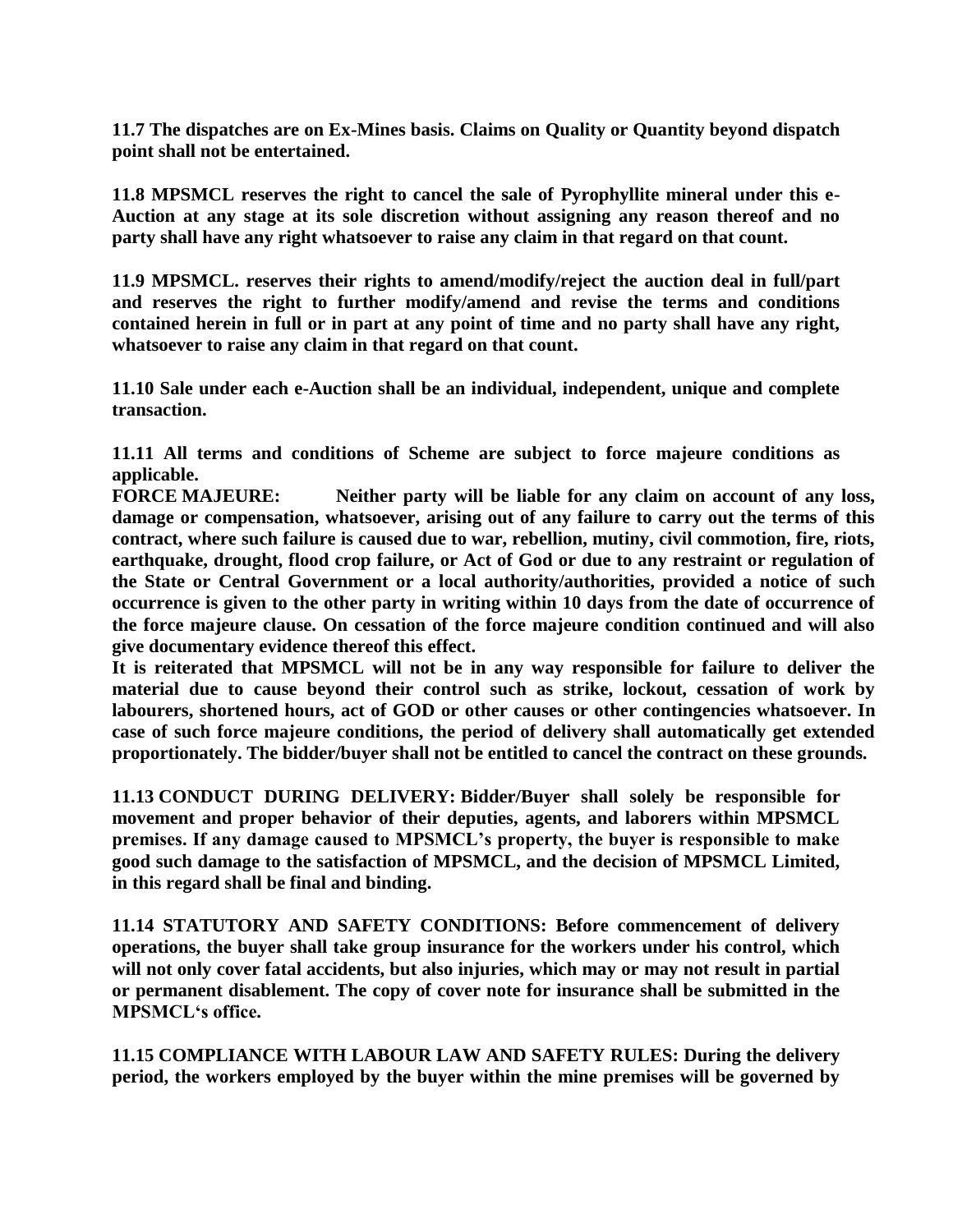**the Labour Laws and Rules, Factory Act, Provision of EPF Act 1951 and MPSMCL's Security and Safety Rules as applicable.**

**11.16 ACCIDENTS ETC. TO BUYERS LABOURER: MPSMCL /NIC will not be responsible at any point of time for any injuries caused to the workers engaged by the buyer due to accident within the Kari Pyrophyllite mineral Project premises or at the place of work and the bidder/buyer will make available transport facility to the accident victims to the hospital and give proper arrangement for medical attention and treatment to his labourers and their representative. The bidder/buyer will be solely responsible for any claim arising out of the employment, injuries to labourers in the course of employment under any statute. It is the responsibility of the bidder/buyer to provide necessary safety appliances like hand gloves, helmet, boots etc to the labourers who are engaged for handling of the goods/ Pyrophyllite mineral.**

**11.17 During delivery, if any of the labourers are found not wearing the proper safety appliances; they will not be permitted to carry out the delivery works and will be sent out of Kari Pyrophyllite mineral Project premises. MPSMCL reserves its right to stop the delivery work, if it is carried out in an unsafe manner.**

**11.18 Bidder/buyer shall arrange their own trucks/dumpers, and shall make their own arrangement for transportation of the material under supervision of authorized official of the MPSMCL.**

**11.19 The authorization for the men and material has to be obtained from the MPSMCL's authorized officer.**

**11.20 The buyer shall observe all statutory and safety measures. The suggestions given by the Mines Manager/Authorized official of Kari Mines MPSMCL shall be scrupulously followed. All the labourers engaged by the buyer must wear safety kits like helmet, shoes, safety belts, gloves, etc. without which the entry is prohibited.** 

**The buyer has to make his own arrangements for accommodation and canteen facilities for his workers.**

**11.21 BLACKLISTING: If it is found that the bidder/buyer is not following the terms and conditions of payment/delivery or other conditions of the auction and also indulging in any malpractices either himself or by his agents, deputies or observer, such bidder/buyer are liable to be blacklisted and appropriate action will be taken as deemed fit by MPSMCL /NIC.**

**11.22 No interest will be paid to the bidder/buyer on the amount paid or deposited by him and on the amount refundable to him, if any.**

**11.23 Removal, loading and transportation of Pyrophyllite mineral will be allowed with the specific permission obtained from MPSMCL's officers authorized by Kari Mines**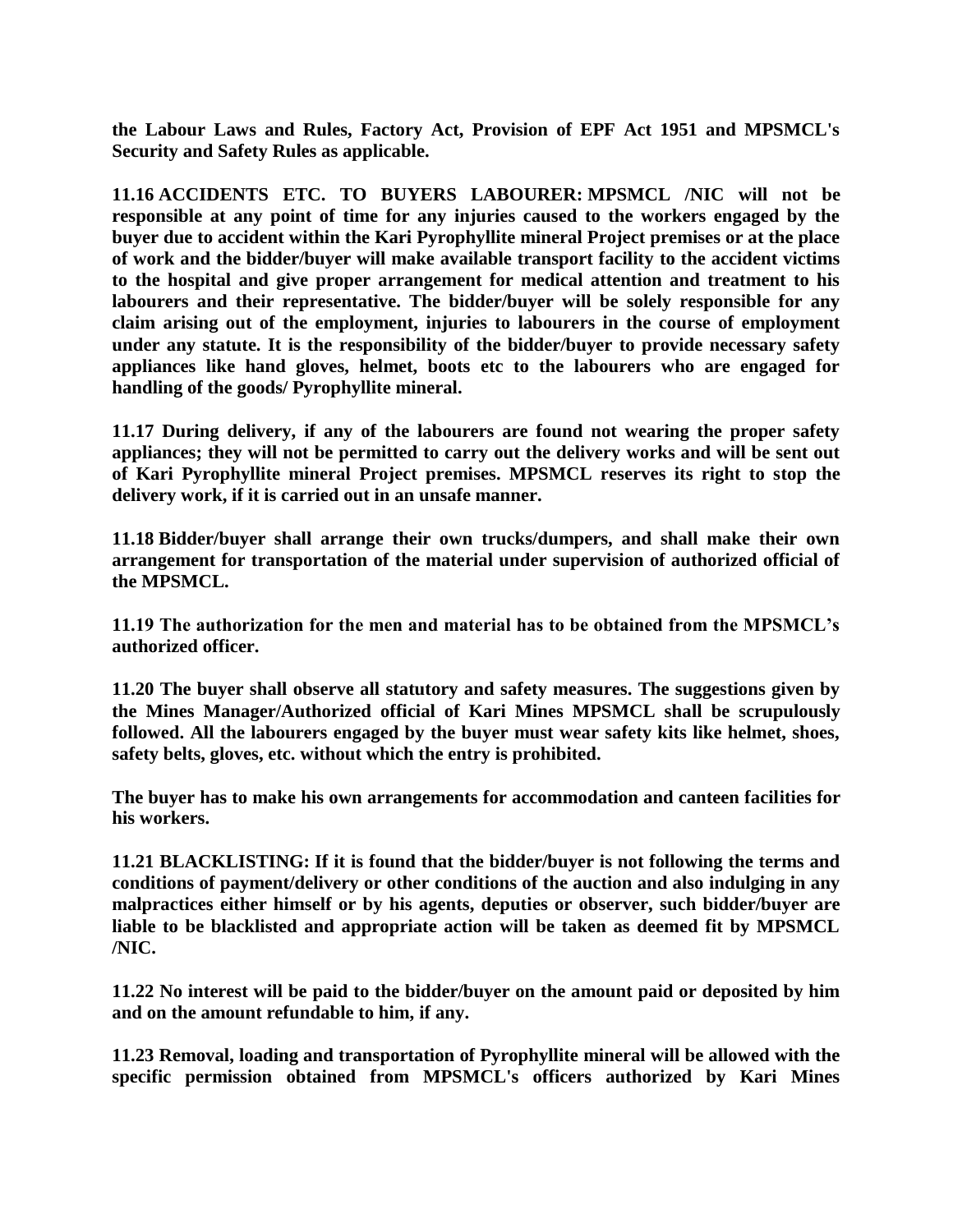**MPSMCL. The safety precautions and procedures shall be stringently followed by the buyer.** 

**11.24 No Delivery of material will be given on holidays observed by MPSMCL. All deliveries will commence from 7:00A.M. and close at 3:00 P.M. MPSMCL may change the delivery time of material depending upon the site conditions. The bidder/buyer should intimate in writing in advance as to when vehicle will come for taking out the materials. The Lorries authorized by the officer-in-charge of Kari Mine alone will be permitted inside the Mines area for loading of the material. For the entry of vehicles in the Mines area, which is covered in the project area, the statutory obligations like valid driving license, road tax details, brake check up clearance, etc. shall be submitted to the officer authorized by the Manager, Kari Mines MPSMCL and their permission is to be obtained. If the bidder/buyer comes without prior written intimation and permission as above, the MPSMCL Ltd has got the right to return the vehicle without loading and bidder/buyer cannot claim for any loss towards the same. The loaded trucks/dumpers shall have to get weighed before and after delivery of mineral at weighbridge authorized by MPSMCL. After loading of Pyrophyllite mineral if the gross weight is found more than the permitted weight, the vehicle will be sent back for unloading the excess quantity to Stock Yard. If it is less, the vehicle can go for reloading the balance quantity. The spillage of Pyrophyllite mineral from the Truck near the weigh bridge shall be cleared by the buyer then and there. The empty trucks shall also be fully cleared by the buyer before taking weight.** 

**Note:- Apart from terms and conditions mentioned here, the buyer shall also be bound by the terms and conditions mentioned in the Release Order.**

**11.25 The material will be delivered only to the successful bidder/buyer or to their authorized representatives. If the successful bidder/ buyer desires to authorize a representative or an agent for delivery, in such case the bidder/buyer shall produce suitable authorization letter authorizing his representative or agent to lift the materials from MPSMCL's premises.**

**11.26 Employees of MPSMCL /MPSEDC/NIC are not eligible to participate or to represent on any ones behalf in the e-Auction.**

**11.27 The entire area for this delivery work is under the control of Security personnel. The buyers and their authorized person's movement are restricted strictly within the delivery area only. If they are found roaming in other areas of Kari Pyrophyllite mineral Project, severe action will be taken not only against them, but, also on the successful bidders/buyers for trespassing.**

**11.28 MPSMCL/MPSEDC/NIC will not be liable for any claim and buyer shall keep MPSMCL/NIC fully indemnified and harmless against any claim and proceedings of any of their own or against the employees or other.**

**11.29** *TERMINATION/ BREACH OF CONTRACT: In the event of bidders failure to fulfill any of the contractual obligations including non-lifting the contracted materials under this*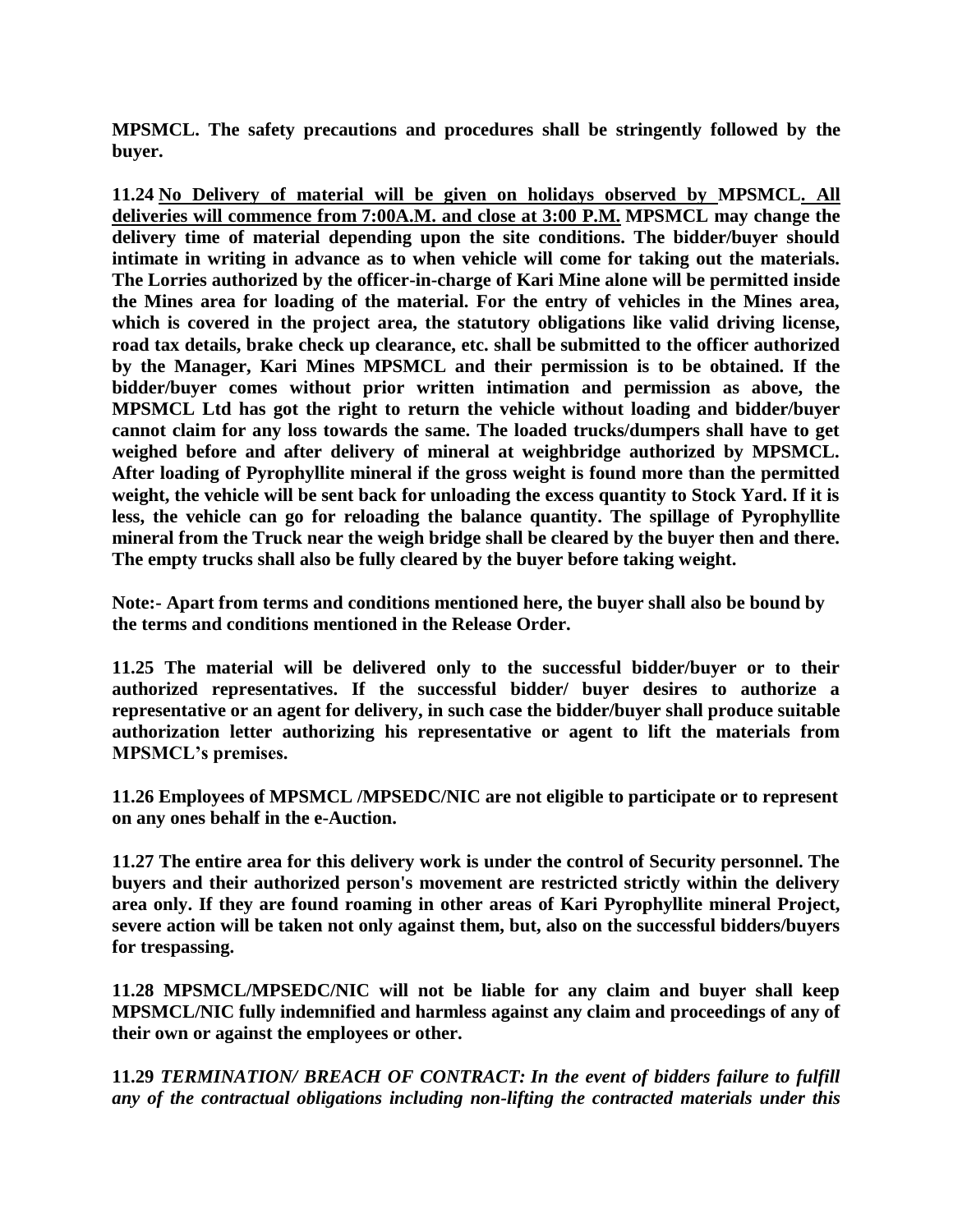*agreement, MPSEDC/NIC/MPSMCL's decision in regard to bidder's failure shall be final and binding on the bidder.* 

**11.30 MPSMCL/MPSEDC/NIC shall have the right to issue addendum to the e-Auction document to clarify, amend, modify, supplement or delete any of the conditions, clauses or items stated. Addendum so issued shall form part of original invitation to e-Auction and shall be published only on MPSMCL website.**

**11.31 The bidder shall have no right to issue addendum to e-Auction document to clarify, amend, modify, supplement or delete any of the conditions or items stated therein.**

**11.32 Managing Director, MPSMCL shall have the right to issue necessary clarifications /instructions as regards e-auction document and shall be published only on MPSMCL website.** 

**11.33 Managing Director, MPSMCL shall have right to interpret provisions of the eauction document. His decisions in this regard shall be final and binding on the participant bidders and the Successful bidder.** 

# **12 RESOLUTION OF DISPUTES AND GOVERNING LAW**

**(a) In the event of any dispute, disagreement or difference between MPSMCL and the buyer arising out of or in connection with performance of this Contract /Arrangement and /or the rights and liabilities of the Parties hereto, such dispute or difference shall first be attempted to be resolved amicably by good faith negotiations or mutual consultation.** 

**(b) Any such dispute, disagreement` or difference which cannot be resolved amicably by the Parties including without limitation any claim or controversy relating to the interpretation of this Agreement, any arrangement relating to or contemplated under this Agreement or breach, termination or invalidity thereof, shall upon election by either Party be submitted as a dispute to be adjudicated through arbitration as per the Arbitration and Conciliation Act, 1996. The arbitral tribunal shall comprise of three (3) arbitrators. The seller shall appoint one and the buyer shall appoint one arbitrator. The third arbitrator shall be chosen by the two arbitrator so appointed by the Parties. If any of the Parties fail to appoint its respective arbitrator within a period of thirty (30) days from the date of reference of any dispute to arbitration or if the two arbitrators appointed by the Parties fail to choose the third arbitrator within a period of thirty (30) days of the latter of the two arbitrators being appointed by the Parties, then, in that event the relevant appointment or selection shall be made by the Hon'ble High Court of Madhya Pradesh. Any reward rendered upon such arbitration shall be a reasoned award and in writing and shall be final and binding on the Parties subject to the Arbitration and Conciliation Act, 1996. The venue of arbitration shall be Bhopal, Madhya Pradesh.**

**(c) This Agreement, and the rights and obligations hereunder shall be interpreted, construed and governed by the laws of India. Further, the courts of Bhopal shall have exclusive jurisdiction in all matters under this Agreement.**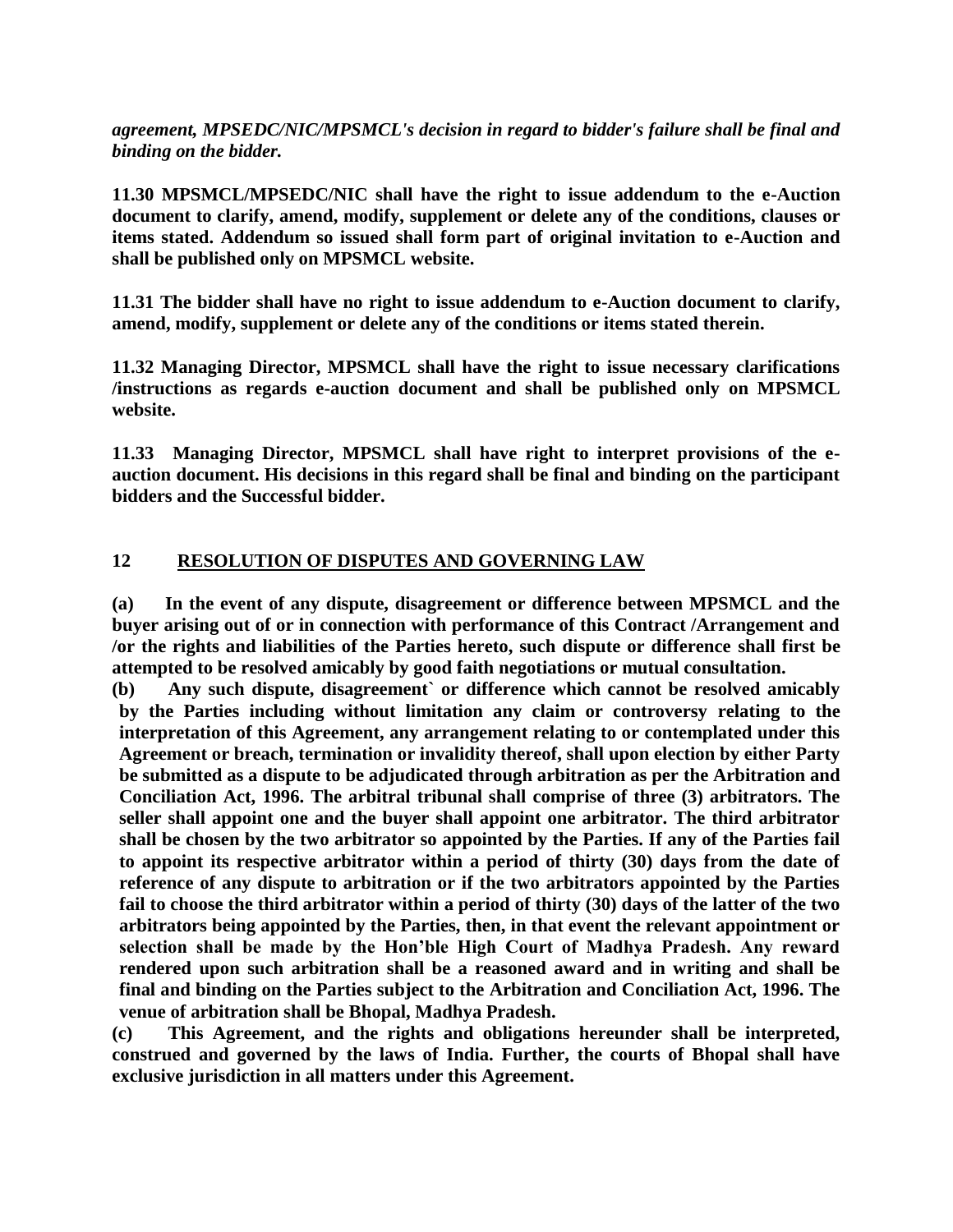## **Guidelines to be followed by bidders to participate in the online Auction system:**

#### **Enrollment:**

1) The bidder first gets enrolled into the online e-Auction system and then the Digital Signature Certificate of Class III (with Signing key usage) registration has to be carried out. Enrollment is free for the bidders in the e-Auction site.

### **Search Auction:**

2) The bidder then searches the auctions available and move the ones which the bidder is interested to the 'My Auction' area.

3) From the 'My Auction' area, the bidder downloads the auction schedule and other documents.

4) Bidder prepares and gets ready with the Auction Fee/ EMD/ Solvency payment and other requirements.

### **Payment of Auction Fee/EMD & submission of relevant documents:**

5) The bidder enters the Auction Fee/ EMD/ Solvency details through Pay Fee in 'My Auction' for Auction Fee/ EMD payment & other relevant documents within the time indicated and then submits it for approval by the AIA.

# *Receiving of confirmation/ approval by Department:*

6) The bidders gets the confirmation / approval of the Auction Fee / EMD payment / relevant documents by the AIA within the time indicated in the Auction Schedule.

7) In case of any clarifications, bidders has to check with AIA well in advance so that participates in the online auction as scheduled.

8) The bidder will be given a code (masking) to keep the participation details secret, during the auction.

#### *Participation in scheduled auction:*

9) Once the auction time is reached, bidder will be allowed to submit the bid as per the permissible amount indicated as per the auction type i.e Forward Auction.

10) 5 minutes before the close of the auction, if a bidder submits a new quote, the close time will be increased by 10/15 minutes, as configured, for other bidders to respond.